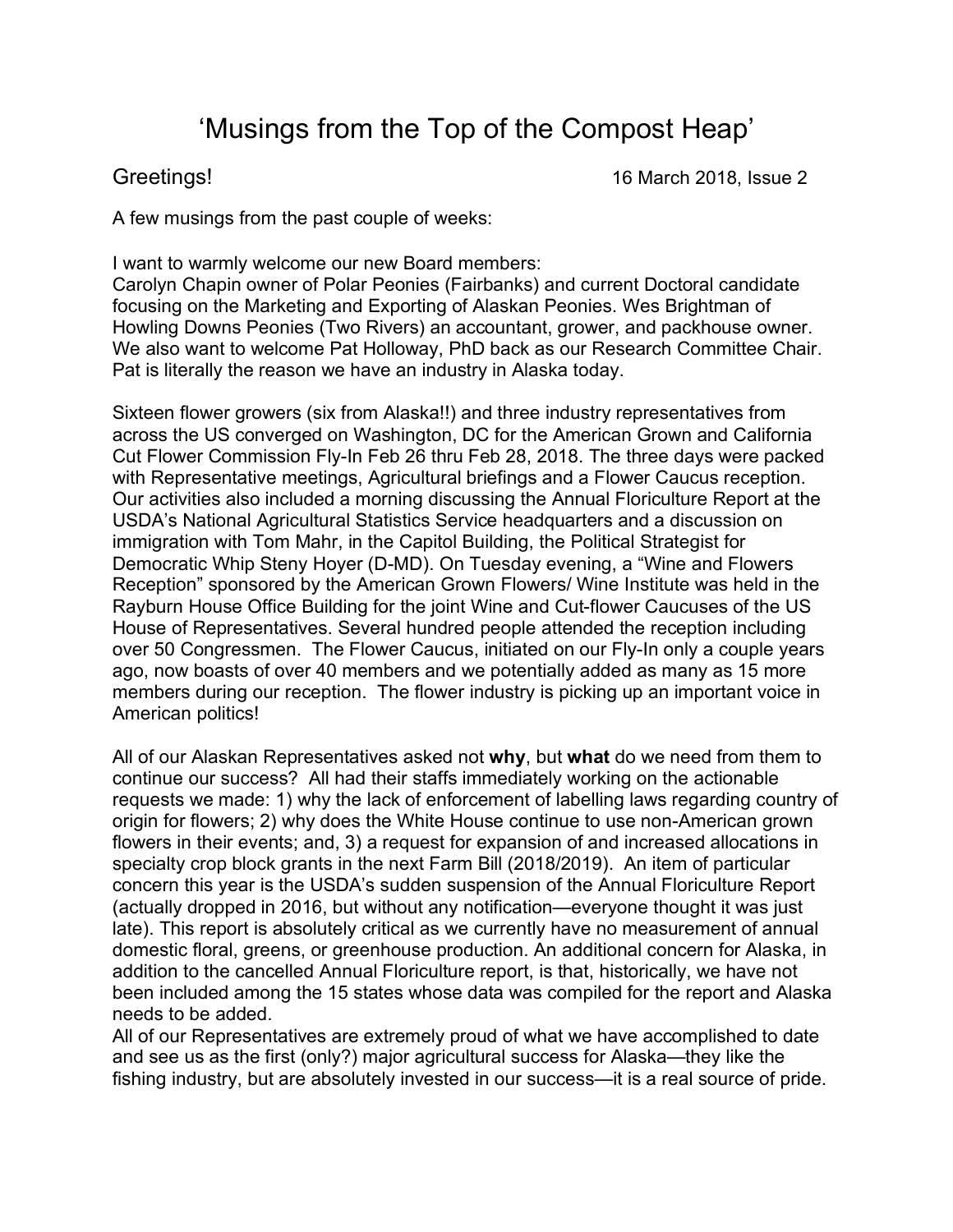We passed the 2018 Budget during our Feb Board meeting and I'd like to emphasize a couple items of importance. First, the major source of funds for APGA continues to be the Annual Conference. I want to acknowledge Gary Lincoln and his team for their leadership in producing a highly successful meeting from both a content and financial perspective. APGA will be producing a conference 'playbook' that will allow continued high-quality conferences and allow us to change and adapt content and workshops as our membership evolves and our needs change. Next year the Board has approved Homer as the 2019 conference location and Beth Van Sandt has already stepped forward and offered her services to help spearhead this effort. Beth will need lots of help from the membership so if you are interested in being involved or have any pertinent in-put please contact Beth [**scenicplacepeonies@alaska.net**]. In our next 'Musings" I hope to have additional information regarding conferences going forward in the future. Second, Wes Brightman has joined the Board as the new treasurer. It has come to our attention that we haven't had anyone review our books in sometime—there has been absolutely no hint of problems-we just think it prudent that someone with Wes's accounting skills look at our books and report back.

A final musing about peonies…we will in due time have a 'Best Practices Manual for Peonies' [go Pat!!!] but in the meantime some thoughts regarding watering. Throughout the state peony farmers have employed different watering schedules — some growers have no irrigation in their fields; others use water sensors buried in the mounds; still others water only leading up to harvest. As we all consider our strategies, here is my justification/explanation of the significance of early watering. If we are all able to attain plant heights in the 40-inch plus range, harvesting a 22-24-inch stem still leaves plants with several leaves on the remaining 20-ish inch stem—consequently even harvested stems will continue to produce food for the plant. For plants in the mid 30-inch range and shorter, we are forced to harvest nearly the entire stem and have to be very careful not to overcut the plant [potentially leading to a reduction in stem numbers the following year]. Conceptually think of how a plant grows. Unlike our cells, plant cells have a cell wall, a tough cellulose box surrounding the cell. Inside a plant cell is a large central vacuole (think large balloon) that fills with water. The celery in your refrigerator wilts because the large vacuole loses water and the loss of water pressure causes a reduction in the stiffness, hence it wilts—just soak your celery stalk in cold water for a little while and the vacuole refills to tautness and the stiffness of your celery returns. When young plants are growing, they produce lots of new, small cells in the growing tips—if these new, small cells are surrounded by a cardboard box—how do they grow? Bottom line is the 'bungee chords' that hold the different sheets of cellulose together, that make up the cell wall, are broken-- the central vacuole expands with water, as the water pressure increases, the sheets of cellulose slip and expand until the 'adult' cell size is attained; then the 'bungee chords' rebind the cellulose sheets together creating an immovable cell wall. Consequently, if you are not watering early in the year—when the plants are growing rapidly, the cells don't expand as much as they might other-wise and you have shorter plants. Obviously, we'll have lots of soil drainage and plant nutrition conversations in the future, but this is a simple way for many to produce taller, healthy plants.